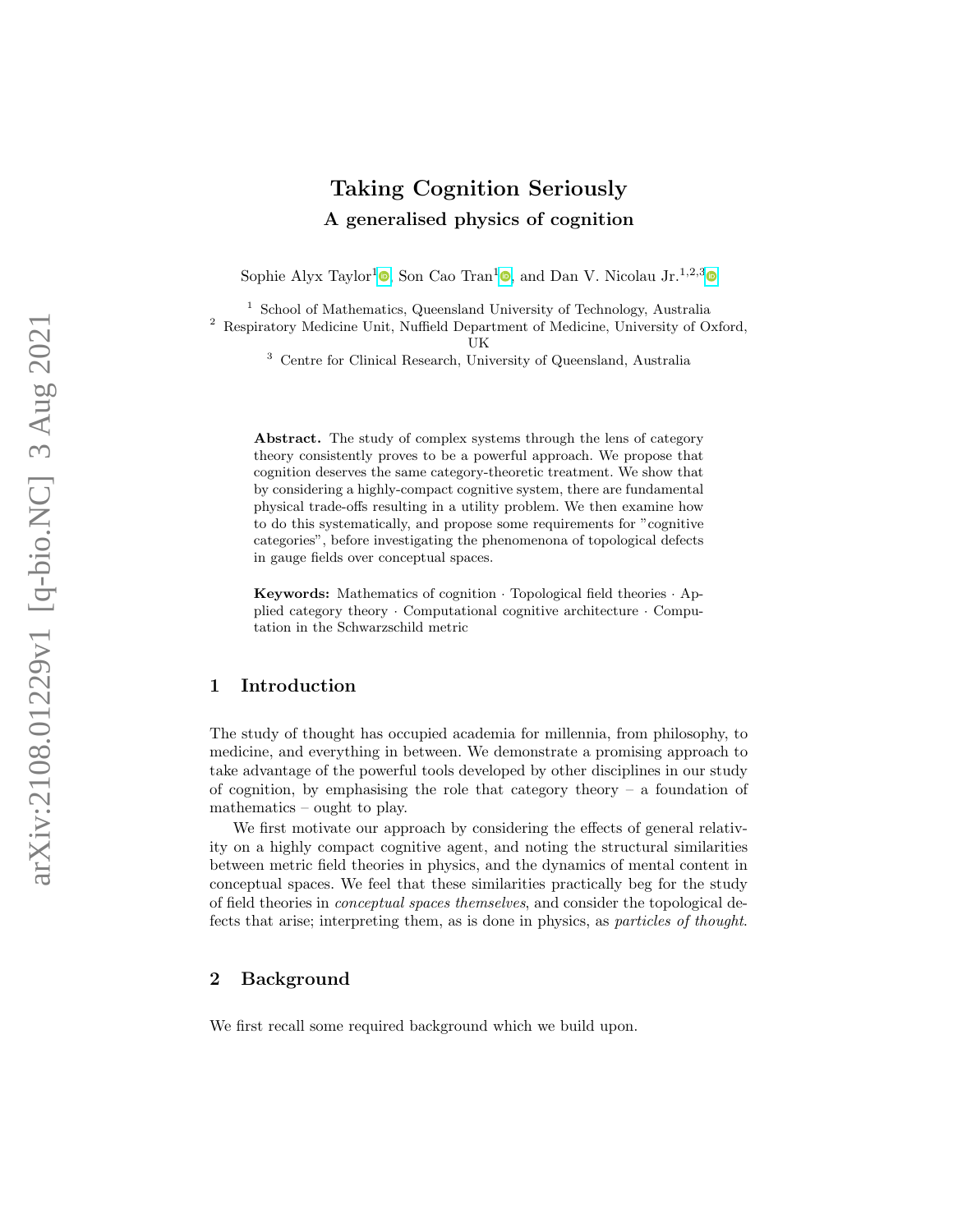#### <span id="page-1-0"></span>2.1 Cognitive architecture and conceptual spaces

To model a dynamical system, we require specification of two things: How the data is to be represented, and the system that operates on it. In our approach, we use conceptual spaces and cognitive architectures, respectively.

Conceptual spaces Conceptual spaces[\[7,](#page-13-0) [22\]](#page-13-1) provide a convenient middleground approach to knowledge representation, situated between the symbolic and associationist approaches in terms of abstraction and sparseness. A conceptual space is a tensor product of conceptual domains, which can be arbitrary topological spaces equipped with certain measures. They provide a lowdimensional alternative to vector space embeddings, which often have no clear interpretation of their topological properties.[\[3\]](#page-12-0) Conceptual spaces represent concepts as regions in a topological space. Because (meta-)properties of the conceptual spaces depend on context, this suggests that a proper description involves the notion of a (pre)sheaf. Conveniently, they also provide a well-motivated, natural construction for prior probabilities based on the specific symmetries of the domain.[\[5\]](#page-12-1)

Cognitive architecture Cognitive architectures are an system-level integration of many different aspects of "intelligence". It can be useful to think of cognitive architectures as the cognitive analogue of a circuit diagram; specifying the hardware/operating system (in the case of robotic agents) or the wetware (in the case of biological agents) that the processes deliberate thought, intentions and reasoned behaviour occur. They generally take a "mechanism, not policy" approach: just like a mathematician has the same brain structure as a carpenter, a given cognitive architecture can produce wide range of agents, depending on what has been learned.

Cognitive architecture has been studied in the context of Artificial Intelligence for at least fifty years, with several hundred architectures described in the literature. Laird [\[12\]](#page-13-2) describes the SOAR cognitive architecture, one of the most well-established examples in the field. Several surveys have been presented, such as Goertzel, Pennachin, and Geisweiller [\[8\]](#page-13-3) and Kotseruba and Tsotsos [\[11\]](#page-13-4). Huntsberger [\[9\]](#page-13-5) describes one particular architecture designed for humanmachine interaction in space exploration.

Generalised Problem Space Conceptual Model As a concrete example of a cognitive architecture, we show a modified version of the Problem Space Conceptual Model[\[12\]](#page-13-2) in [Figure 1.](#page-2-0) It is reminiscent of a multi-head, multi-tape Turing machine; but with transition rules stored in memory, too. The core idea of the PSCM is that operators are selected on the basis of the contents of working memory, which is essentially short-term memory. Production rules elaborate the contents of working memory until quiescence; operators are essentially in-band signals about which production rules should be fired. If progress can't be made, an impasse is generated; from here, we can enter a new problem space. This is essentially a formalisation of a "point of view" to solve a problem.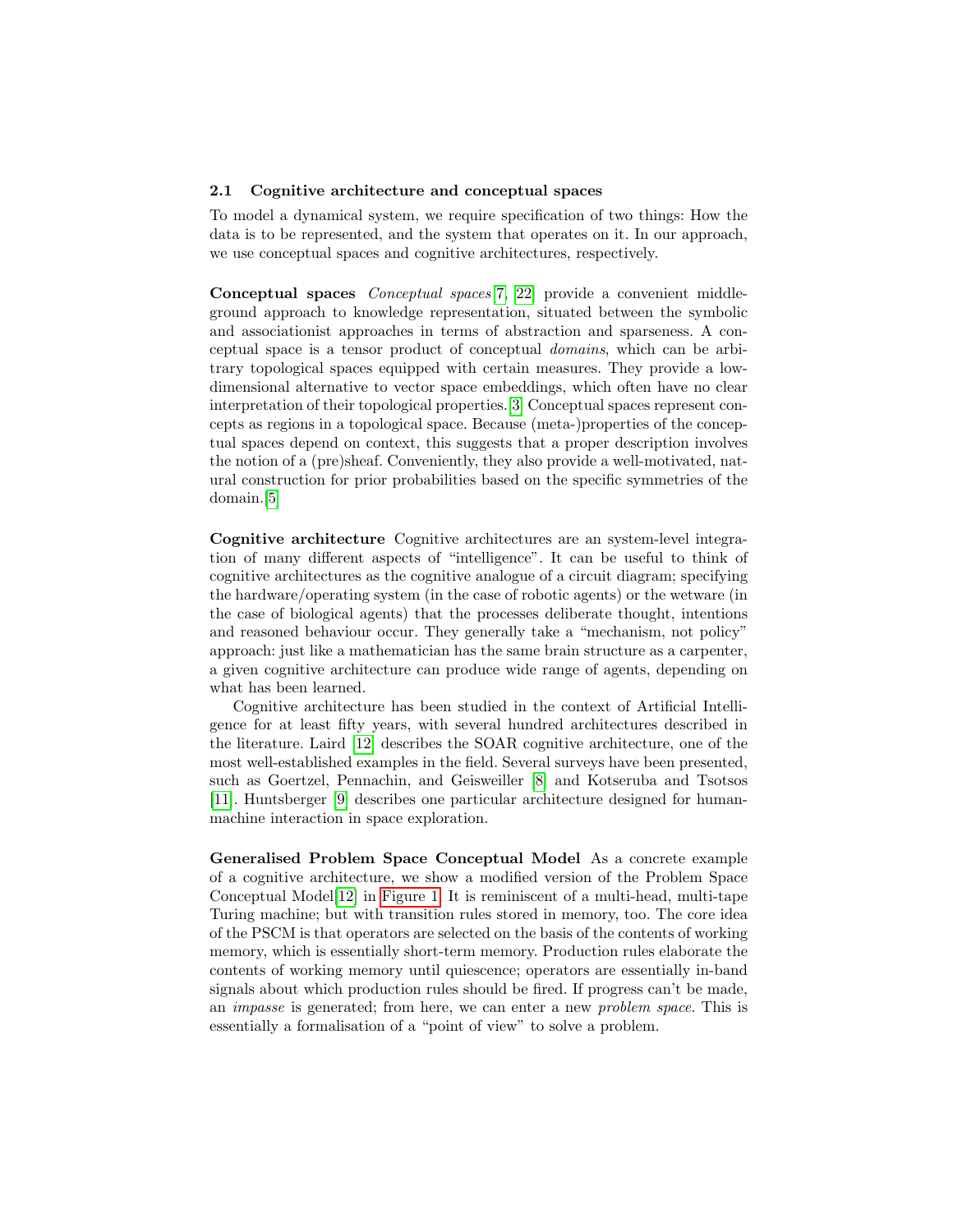<span id="page-2-0"></span>

Fig. 1: A slight generalisation of the Problem Space Conceptual Model. Control lines are drawn in orange, while data flow is depicted in blue. Rounded corners on a black indicate that it while it has fixed functionality, it exposes control knobs to working memory, just like Direct Memory Access in a computer.

Realisation of cognitive architecture Cognitive architectures are abstract models, which need to be *concretely realised*. We almost always study cognition through a realisation via neuroscience, which itself is realised via biology, then chemistry, then physics. This is depicted in [Figure 2.](#page-2-1) Alternatively, we may realise it in the form of robotics and software simulations; like with neuroscience, these are also built upon a tower of realisations.

<span id="page-2-1"></span>

Fig. 2: The abstract models of cognitive architectures are typically concretely realised by way of neurobiology.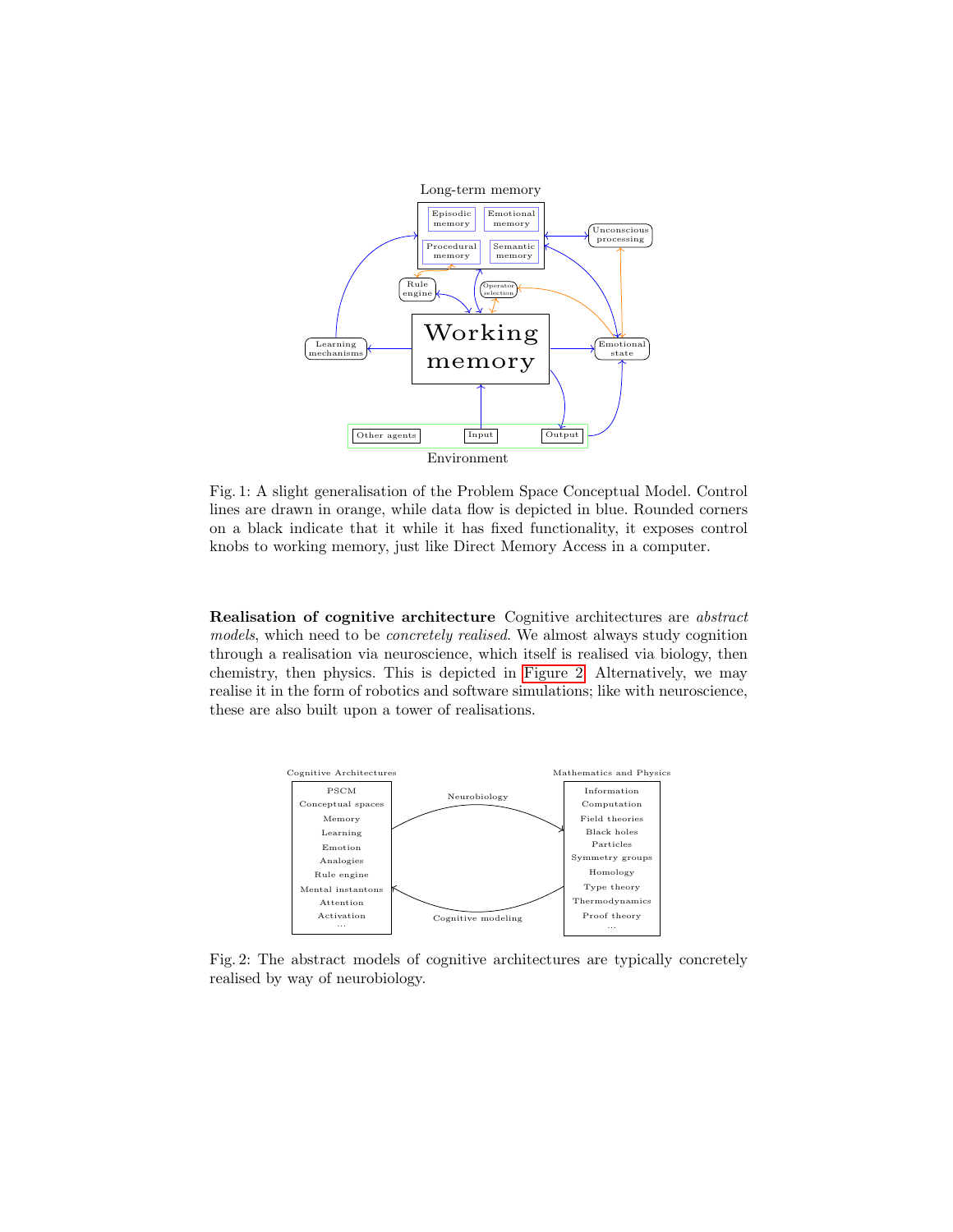#### <span id="page-3-1"></span>2.2 Limits on computation

Computation has its limits; most famously, the halting problem. We can find limits of computation in at least two general classes: limits imposed by computation in-and-of-itself, and limits imposed by physics on the embodiment of a computation.

Busy-Beaver Machines Limits on maximum output of a Turing machine for a given number of states, and number of transitions,  $BB(n)$ . The Busy Beaver game is to construct an n-state Turing machine which outputs the largest amount of "1"s possible, then halts. A variation on this is to count the number of steps it takes for the said Busy Beaver machine to halt. If you look at this as a function in  $n$ , whether counting the size of the output or the transitions, you have an extraordinarily fast-growing function, quickly outpacing Ackermann's function. You can use this to decide whether  $n$ -state Turing machines halt, simply by waiting  $BB(n)$  steps. If it takes longer than that, then you know it will never halt, by definition, because it would be the new  $BB(n)$ . Of course,  $BB(n)$  itself is uncomputable in general: We have no free lunch.

The Bekenstein bound The Bekenstein bound is a limit on information density:

<span id="page-3-0"></span>
$$
I \le \frac{2\pi RE}{\hbar c \ln 2} \quad \text{bit} \tag{1}
$$

where R is the radius of the system, E is the energy of the system,  $\hbar$  is the reduced Planck's constant, and  $c$  the speed of light. [\[21\]](#page-13-6) If one assumes the laws of thermodynamics, then all of general relativity is derivable from [Equation 1.](#page-3-0)[\[10\]](#page-13-7) If you fixes the radius  $R$ , then as you try to fit more and more information in the given volume, you must eventually start to increase the energy in that volume. Eventually, the Schwarzchild radius of that energy equals  $R$ , and you have a black hole. This occurs when [Equation 1](#page-3-0) is an equality.

The Margolus-Levitin bound The Margolus-Levitin bound is a bound on the processing rate of a system. A (classical) computation must take at least  $\frac{h}{4E}$ . To decrease the minimum time to take a computational step, you must increase the energy involved. If this energy is contained in a finite volume, then you suffer the same problem arising from the Bekenstein bound; eventually the Schwarzchild radius catches up to you. It's important to note, however, that this assumes no access to quantum memory.

## 2.3 Gauge fields and their symmetries

A gauge field is an approach to formalising what we mean by a physical field. We think of a gauge field as data "sitting above" the points in a space (a principle bundle), as shown in [Figure 3,](#page-4-0) combined with a transformation rule (a con-nection) to ensure the data transforms sensibly with a change of test point.<sup>[\[2\]](#page-12-2)</sup>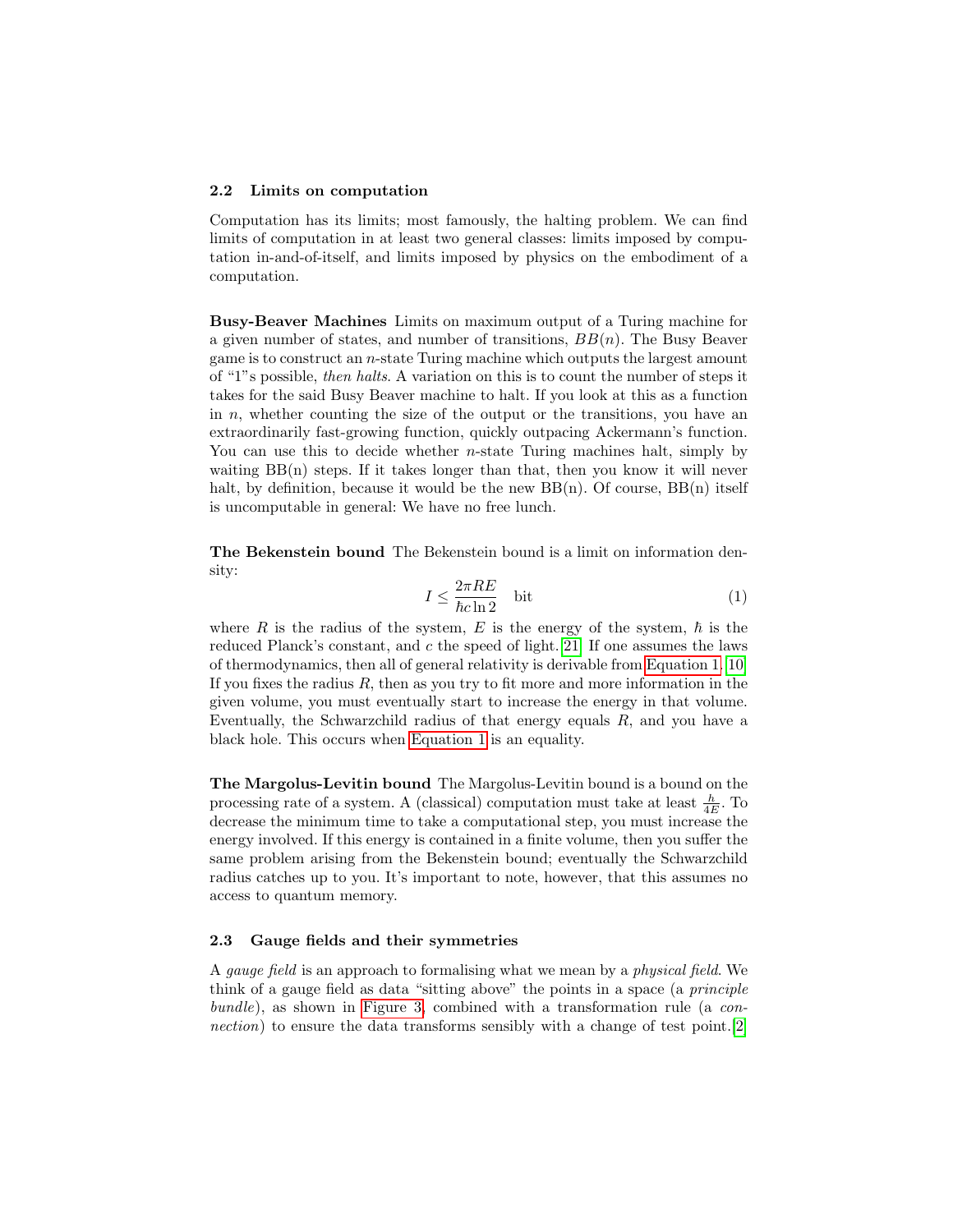<span id="page-4-1"></span><span id="page-4-0"></span>Gauge fields typically have a very useful property: We can reparameterise them to be more convenient to work with. For example, we can change the electric and magnetic potentials in an electromagnetic field by a consistent transformation derived from arbitrary data, yet the exact same physical effects will occur. This is called gauge fixing.



Fig. 3: A gauge field F over a spacetime  $\Sigma$ .

# 2.4 Topological defects

Topological defects are an important notion in a number of scientific and engineering fields. Intuitively speaking, they are imperfections in what we call an ordered medium; roughly, something which has a consistent rule for assigning values to a point in space, like a gauge field.[\[15\]](#page-13-8) Some familiar examples include:

- Grain boundaries in metals, consisting of disruptions in the regular lattice placement of the constituent atoms,
- Singularities and vortices in vector fields, such as black holes and tornadoes, respectively, and
- Gimbal lock is a topological defect in the Lie algebra bundle  $\mathfrak{spin}(3) \to T^3$ of rotations over the Euler angles.

In general, defects arise when there are non-trivial homotopy groups in the principle bundle of the gauge field; that is, when you can make a loop in the bundle space, but you can't shrink it down to a single point.

These are non-perturbative phenomena, arising due to the very nature of these systems. These manifest themselves as (psuedo-)particles or higher branes, such as membranes. However, due to the risk of confusion between the homonyms "brain" and "brane", we will call them all particles, regardless of their dimension.

Dynamics What makes defects particularly interesting is that they can evolve over time. Dynamical behaviour in the base space can lead to dynamical behaviour of defects; for example, the movement of holes in a semiconductor, or the orbit of a small black hole around a larger one.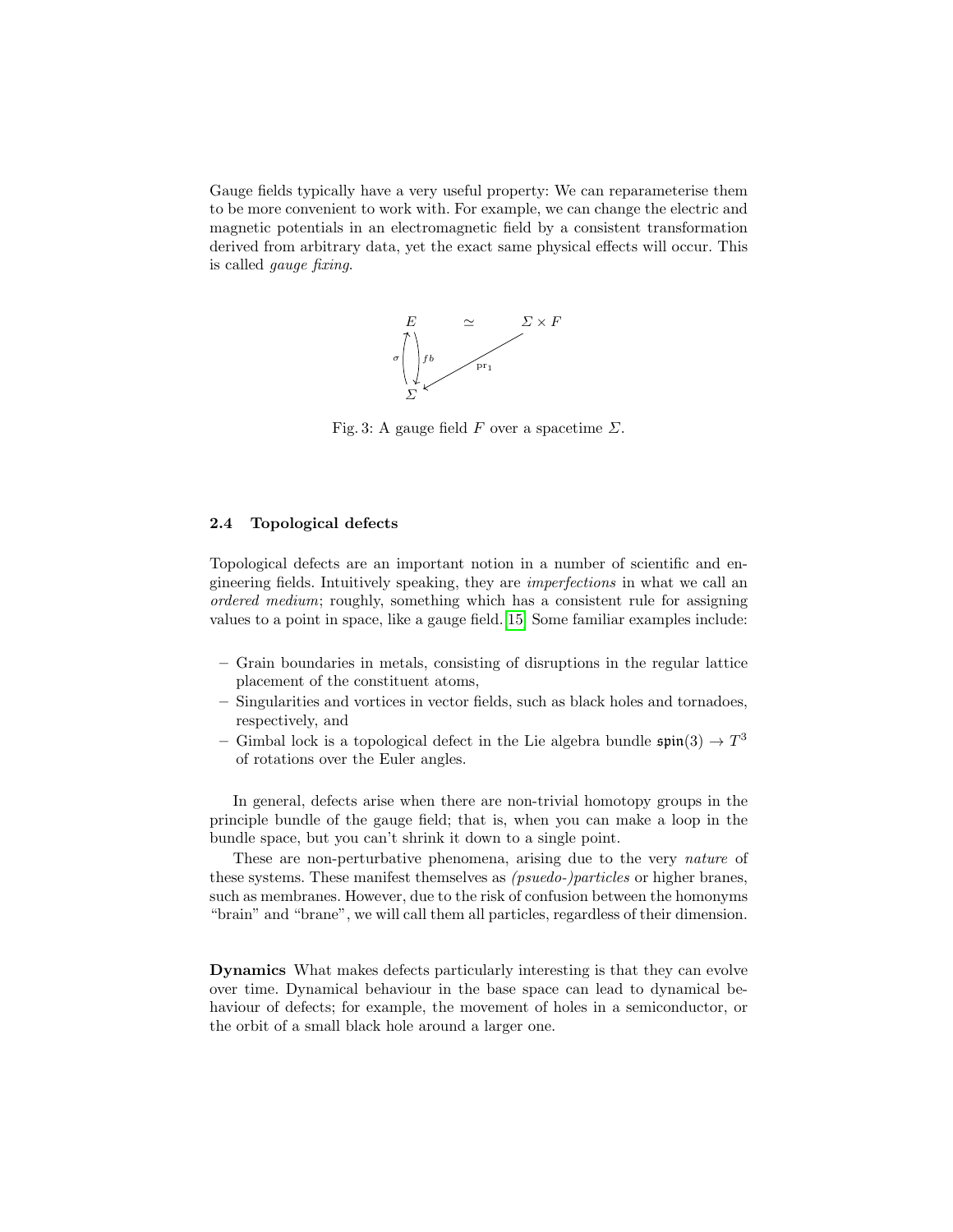<span id="page-5-0"></span>Temperature and spontaneous symmetry breaking Another common phenomenon is that there is a temperature associated with the defect, which controls both its dynamics and its very existence. The obvious example of a temperature parameter is thermal temperature; if you melt a bar of iron, you won't have any more crystal structure to be defective. A more challenging one is temperature in superconductors or superfluids; raise it too high and Cooper pairing no longer works, so you lose superconductivity and superfluidity, respectively. These drastic changes in behaviour are phase changes.

Consider the opposite situation: Freezing a liquid to a solid. If you lower the temperature to a point where defects start appearing, then those defects have to actually appear *somewhere*. The configuration of the defects will be just one possible configuration out of a potentially astronomically large space of possibilities (such as the precise atoms involved in a grain boundary), chosen at random. This phenomena is called spontaneous symmetry breaking, and is responsible for the masses of elementary particles, via the Higgs mechanism.

# 2.5 Category theory and its slogans

Category theory is a foundation of mathematics, as an alternative to set theories like ZFC. Instead of focusing on membership, category theory focuses on transformation and compositionality. Its methodology for studying an object is to look at how that object relates to other objects. There are many excellent introductions to category theory aimed at different audiences (such as [\[6,](#page-13-9) [16,](#page-13-10) [14,](#page-13-11) [20\]](#page-13-12)). These introduce the basic notions and show the versatility of category theory in a wide range of fields.

Categories and functors A category is a collection of objects, and a collection of morphisms between those objects. For example, the category of sets has sets as objects, and functions as morphisms. Different classes of category allow different constructions; for example, monoidal categories allow pairing of objects. You can translate between categories with functors, which are themselves just morphisms in the category of categories.

Adjunctions A common situation in mathematics arises when you want to translate back and forth between two types of structures via a pair of functors, but the structures aren't isomorphic. The best we can do is approximate an isomorphism; this is called an *adjunction*.[\[16\]](#page-13-10)

Enrichment Enriched categories are a generalisation of plain categories. Whereas in standard category theory, the morphisms between objects are described by their homset, a category enriched in a monoidal category  $\mathcal V$  has hom-objects from  $Ob(\mathcal{V})$ . [\[6,](#page-13-9) pages 56, 139] Ordinary categories are just categories enriched over the category of sets. [\[6,](#page-13-9) page 87]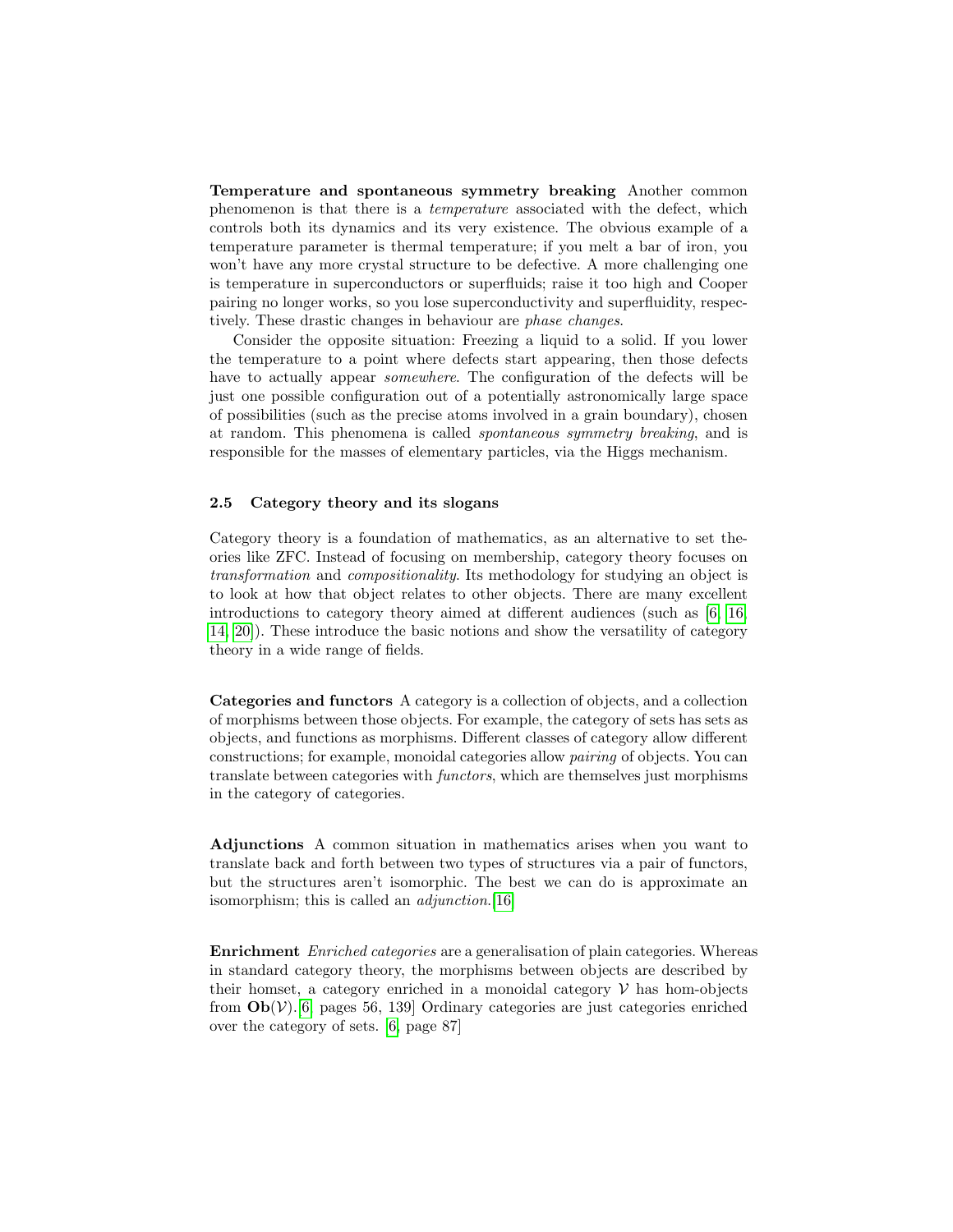<span id="page-6-2"></span>An approach to science and mathematics Let us take a step back for a moment, and consider *how* science should be done. Bill Lawvere offers this:

When the main contradictions of a thing have been found, the scientific procedure is to summarize them in slogans which one then constantly uses as an ideological weapon for the further development and transformation of the thing. [\[13\]](#page-13-13)

Let us take this approach. What are some slogans for category theory?

- Better to have a nice category of objects than a category of nice objects [\[4\]](#page-12-3)
- Dialectical contradictions are adjunctions [\[13\]](#page-13-13)
- Find and characterise the principal adjunction of any problem

We shall now provide some motivation for our work.

# 3 Motivation

We motivate our approach by considering arbitrary cognitive systems in terms of physics. First, we consider the consequences of a physically dense cognitive agent; second, we consider the role self-parameterisation in conceptual spaces.

#### 3.1 The high-density regime of cognition and its consequences

Let us consider the high-density regime of cognition; that is, where the cognitive agent's radius is close to its Schwarzchild radius. We shall assume that the agent can learn from its experiences. As the agent experiences the world, it may learn new information,<sup>[4](#page-6-0)</sup> which requires storage in the agent's memory. Consider this increase in information in the context of [Equation 1:](#page-3-0) more and more energy will be required to store it in a given volume. This, in turn, results in an increase in the Schwarzchild radius. As we are already close to our Schwarzchild radius, and we presumably don't want to collapse into a black hole,<sup>[5](#page-6-1)</sup> we must increase our containment radius; this results in both the information storage and processing gadgets spreading out. This results in the average distance between two pieces of information in the containment volume increasing, which in turn results in increased average propagation delay to shunt information around. Thus, the average serial processing rate will decrease — in other words, *learning can make* you slower. This isn't even taking into account gravitational time dilation, which will only further enhance the slowdown relative to an outside observer, as well as the energy required to interact with the external environment.

<span id="page-6-0"></span><sup>4</sup> These experiences may allow generalisation of existing information and thus discarding of the individual cases; but over time, there will be a point where generalisations can't be reasonably made.

<span id="page-6-1"></span><sup>&</sup>lt;sup>5</sup> It is ill-advised to become a black hole, if only to be able to affect the external environment in a reasonable manner (but see [\[1\]](#page-12-4))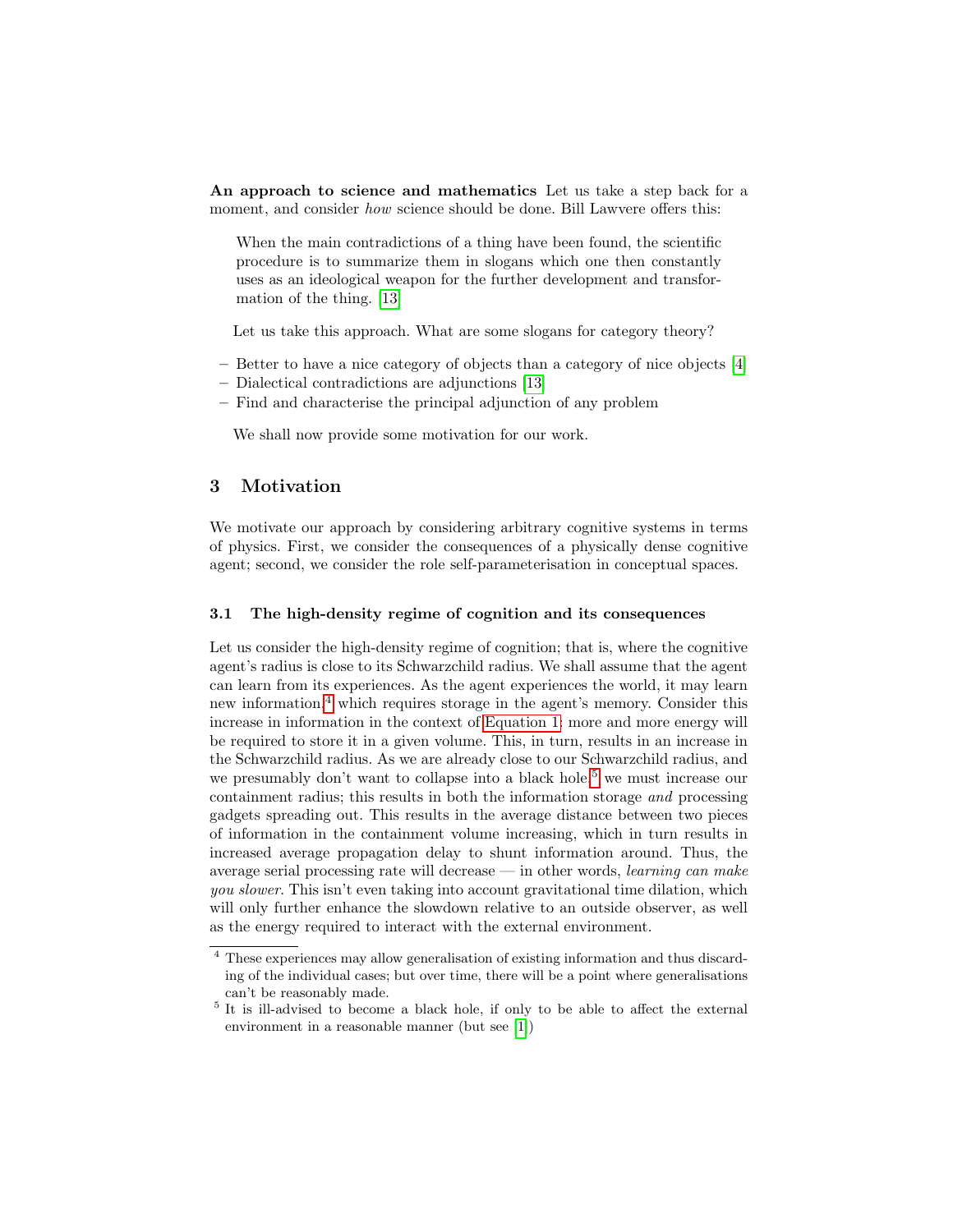<span id="page-7-1"></span>Setting We consider an agent comprised of an incompressible fluid which is spherically symmetric and non-rotating, and electrically neutral, resulting in the interior Schwarzschild metric.<sup>[\[19\]](#page-13-14)</sup> In Schwarzschild coordinates, the line element is given by

<span id="page-7-0"></span>
$$
c^{2}d\tau^{2} = \frac{1}{4} \left( 3\sqrt{1 - \frac{R_{S}}{R_{g}}} - \sqrt{1 - \frac{r^{2}R_{S}}{R_{g}^{3}}} \right)^{2} c^{2}dt^{2}
$$

$$
- \left( 1 - \frac{r^{2}R_{S}}{R_{g}^{3}} \right)^{-1} dr^{2} - r^{2} \left( d\theta^{2} + \sin^{2}\theta \, d\varphi^{2} \right), \tag{2}
$$

where

 $(t, r, \theta, \phi)$  = The spacetime coordinates in  $(+ - - -)$  convention  $R<sub>S</sub>$  = The Schwarzschild radius of the agent  $R_g$  = The value of r at the boundary of the agent, measured from the interior.

Slowdown due to propagation delay If we consider an instantaneous path through our agent – that is, one where  $dt = 0$  – we can see from [Equation 2](#page-7-0) that when  $R_g$  is close to  $R_S$ , the radial term blows up as the path approaches the surface; indeed, we can see that the distance required to be travelled to travel to the surface when  $R_g = R_S$  is infinite.

Slowdown due to gravitational time dilation The time dilation experienced by the agent compared to an observer at infinity increases with density. The scaling compared to the outside observer is given by

$$
\sqrt{1 - \frac{R_S}{r}}\tag{3}
$$

valid for  $r > R_S$ .

Extra energy required to interact with the external environment Not only will the extreme gravitational field reduce rate of processing, it will also increase the energy required to interact with the external environment. Consider the case of our agent trying to communicate with a distant observer via some protocol based on the exchange of radio signals. If there is any specification of frequency of the carrier signal, then we must account for the gravitational redshifting of our agent's emissions. This redshifting results in longer wavelength signals; equivalently, lower frequency signals. Because the energy of the photons comprising the signal is directly proportional to its frequency, this can be stated in terms of lower energy signals. Thus, in order to ensure outbound transmissions meet the frequency specifications of the protocol, the photons must be emitted with extra energy to overcome the extreme curvature of the gravitational field.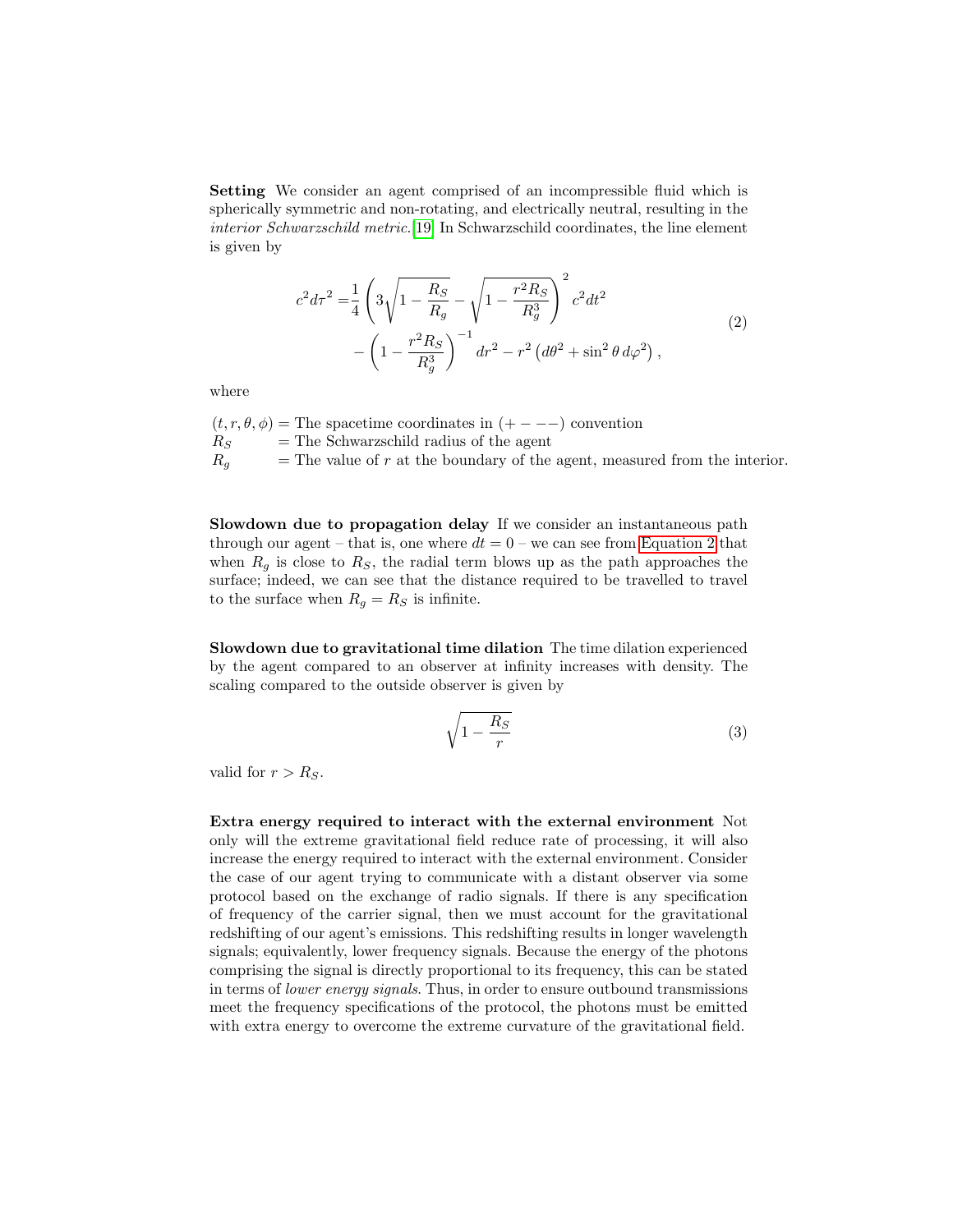<span id="page-8-0"></span>In the simplest case, assume the exterior Schwarzschild metric.<sup>[\[18\]](#page-13-15)</sup> To signal an outside observer at infinity with a photon of a given energy  $E$  emitted at a radius  $R_E$ , the photon will have to be emitted with an energy increased by a factor of

$$
\frac{R_E}{\sqrt{R_E(R_E - R_S)}} - 1.
$$
\n<sup>(4)</sup>

Some tasks are too complex to be solved in a given volume We have thus seen that there is a fundamental physical trade-off between learning, and the time it takes to solve an arbitrary task. This immediately implies a number of things:

- There is a trade-off between the general capability of an agent, and its average reactivity,
- Some complex tasks with a time requirement are simply too complicated for any agent to solve the task in a given volume of space,
- As you increase the average capability of a group of agents, less of them will be able to fit in a given volume.

Lattice of cognitive skills We can use these limits to create various partial orders:

- We can rank tasks by the minimum and maximum volume of agents capable of solving it,
- We can rank agents by their capabilities with respect to physically-embodied Busy-Beaver machines,
- We can rank space-time volumes by combinations of the above

## 3.2 Self-parameterisation of behaviour

Let us consider our second motivational example: the self-parameterisation of behaviour. The behaviour of an agent depends on its accumulated knowledge up until that point, in particular, its procedural knowledge. Its knowledge, in turn, depends on its past behaviour acquiring the knowledge. This self-referential quality appears in physics, in the form of metric field theories. Consider, again, general relativity: The metric tensor controls the dynamics of a system, and the distribution of that system determines the metric tensor. The previous example considered the effects of general relativity on a cognitive agent, but the agent didn't particularly play an *active* role in our considerations.

But, why consider only general relativity? Can we consider other metric field theories? For that matter, do we even have to consider physical field theories?

# 4 Goal

Consider the position our motivational examples has put us in: Instead of considering cognition as an embodied agent comprised of wetware or hardware, we just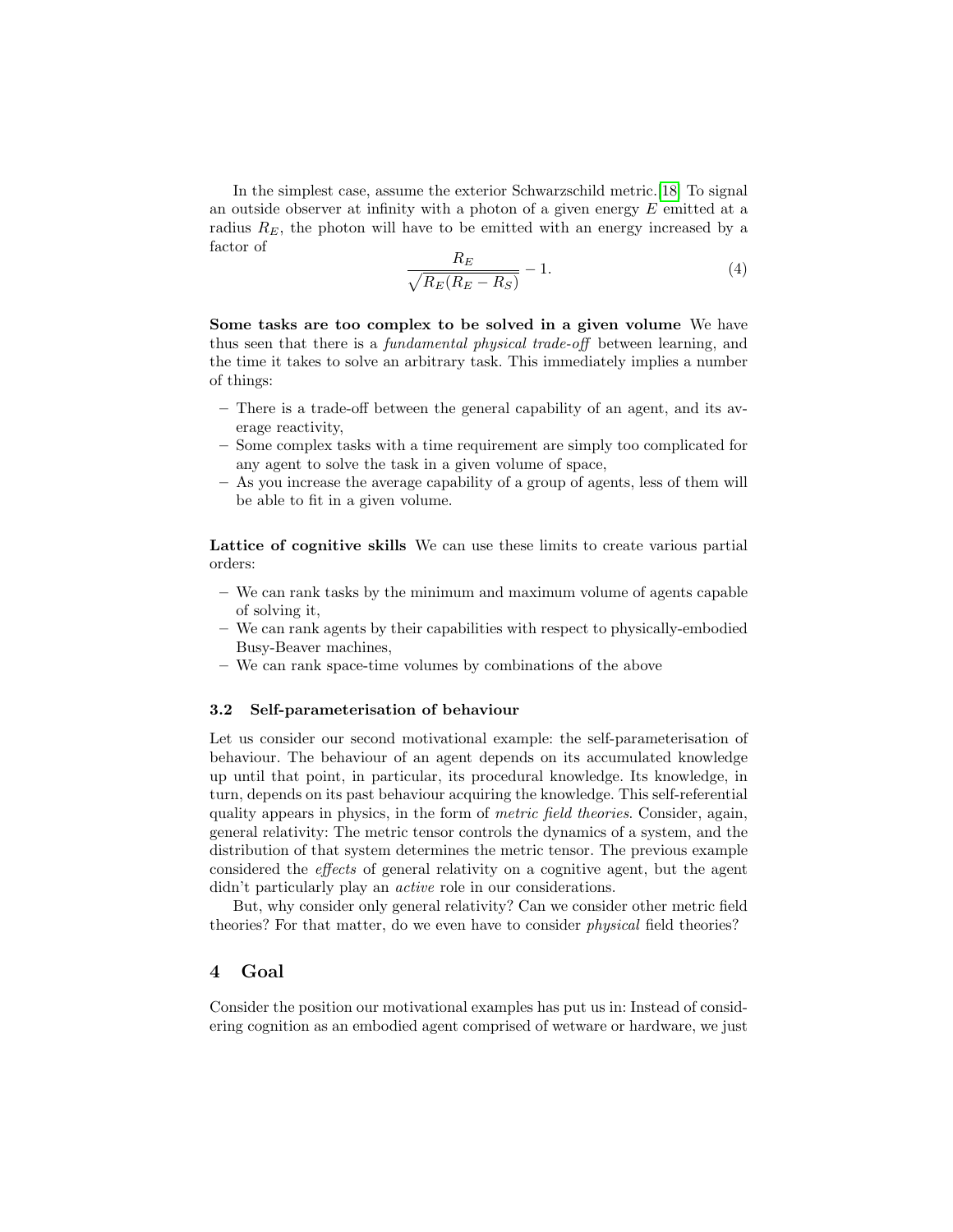re-enacted the old "assume a spherical cow in a vacuum" joke. We didn't bother trying to determine how a dense sphere of incompressible fluid could embody a cognitive agent; it turned out we didn't even need to! We just assumed that the translation from an abstract model of cognition, to the concrete sphere of cosmic horror, and then back again to an abstract model preserved the semantics of cognition, whatever they may be.

# 4.1 Taking advantage of tools from other disciplines

Let us now state what we wish to do, in order to find a solution. We wish to use the mathematical tools from other disciplines in order to study cognition. How is this typically done?

The physics of cognition, by way of biology As shown in [Figure 2,](#page-2-1) we translate through a chain of "domains" of science before reaching physics. Each translation introduces an extraordinary amount of complexities that exist solely due to choosing a specific concrete realisation at each stage. While, of course, neurology and biology are *incredibly* important subjects of study in humans – if only for their phenomenological observations, not to mention the pathophysiological importance – they are complicating factors in the study of the phenomena of cognition in-and-of-itself.

We only need to find nicer realisation morphisms which preserve behaviour Instead of considering the familiar realisation via neurobiology, the realisation transformation only needs to preserve the structures and behaviours of interest; that is, we only need to find toy models. To do this, we need to find a nice class of "cognitive categories", and adjunctions out of them, as shown in [Figure 4.](#page-9-0) A slightly more category-theoretic diagram is shown in [Figure 5.](#page-10-0)

<span id="page-9-0"></span>

Fig. 4: All we need to do is to preserve the behaviours, not any particular concrete realisation strategy.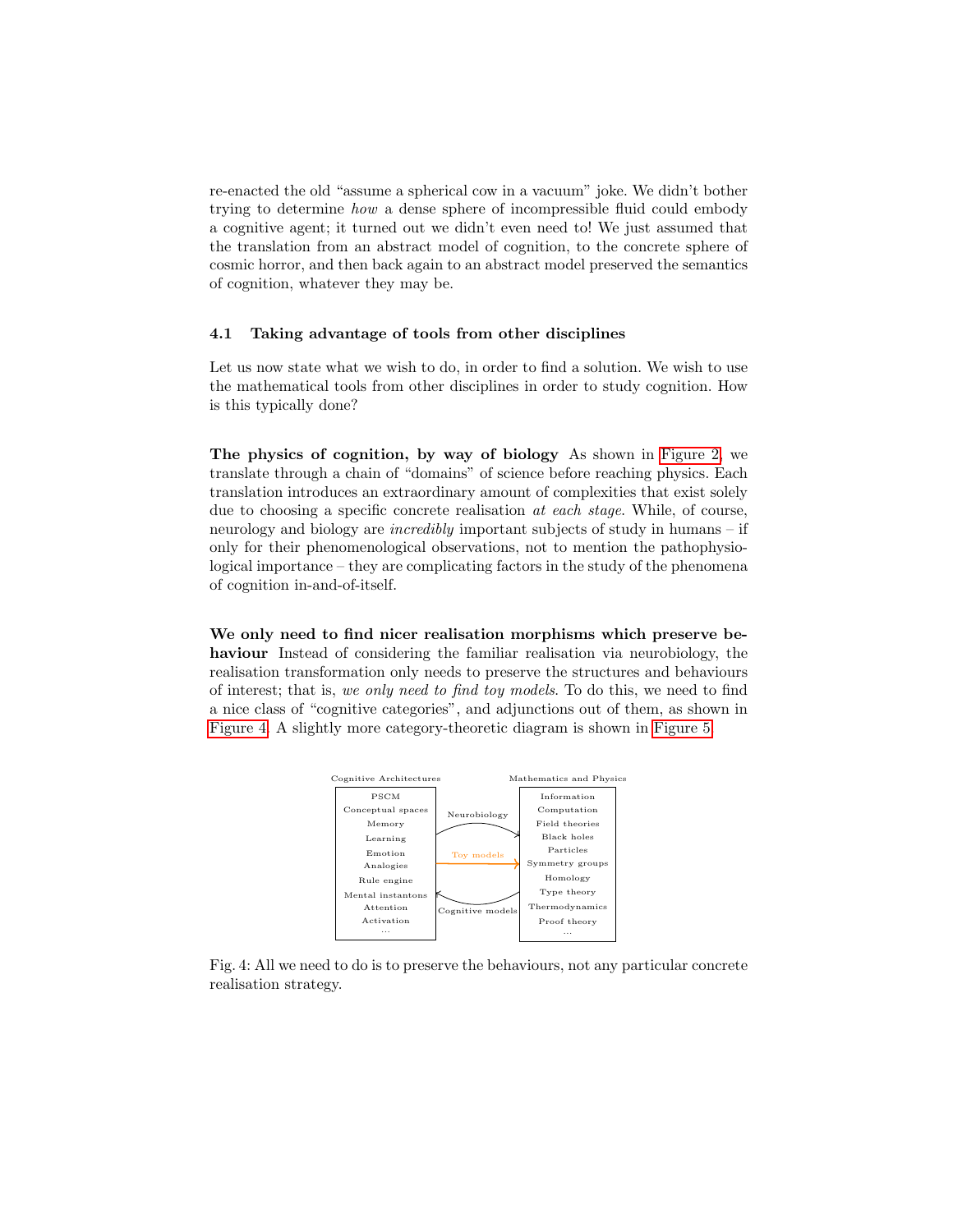

<span id="page-10-0"></span>Fig. 5: Transformation expressed in a more traditional categorical diagram

# 4.2 Cognitive categories

If we are going to use category theory to study cognition, then we ought to specify what cognitive categories actually are. This is an open problem, but some plausible requirements include:

- Subcategories of cognitive categories ought to include Turing categories, in order to capture computational behaviour
- There should be an opportunity for enrichment in a category of conceptual spaces.

# 5 Example: Topological defects in conceptual spaces

Let us consider the metric field analogy a little deeper. Since many conceptual spaces of interest have a genuine geometric structure, and we can form fibre bundles over them which allow parallel transport, then we can at least consider gauge fields.

# 5.1 Cognitive gauge fields

There are a lot of potential options for cognitive gauge fields. Some are generic, which might apply to any conceptual space; whereas some might only apply to certain classes of conceptual space. We assume some mechanism for smooth interpolation in cases of noisy discrete data.

Some example plausible generic gauge fields include:

- The activation value of a specific memory is related to its probability of being recalled due to a query. The higher the activation value, the more it will be recalled. These values can spread to adjacent memories. Many "forgetting" mechanisms are based on forgetting memories with low activation value.
- We can consider the emotional state of an agent when storing the memory, decomposed into a set of valuation and valence affect dimensions.
- We can also consider the subjective importance of a memory, which is separate to its activation; an example in procedural memory is a rule saying to not completely flood a room with water if there are people in it. It's not very likely to be subject to recall, but it's certainly an important rule!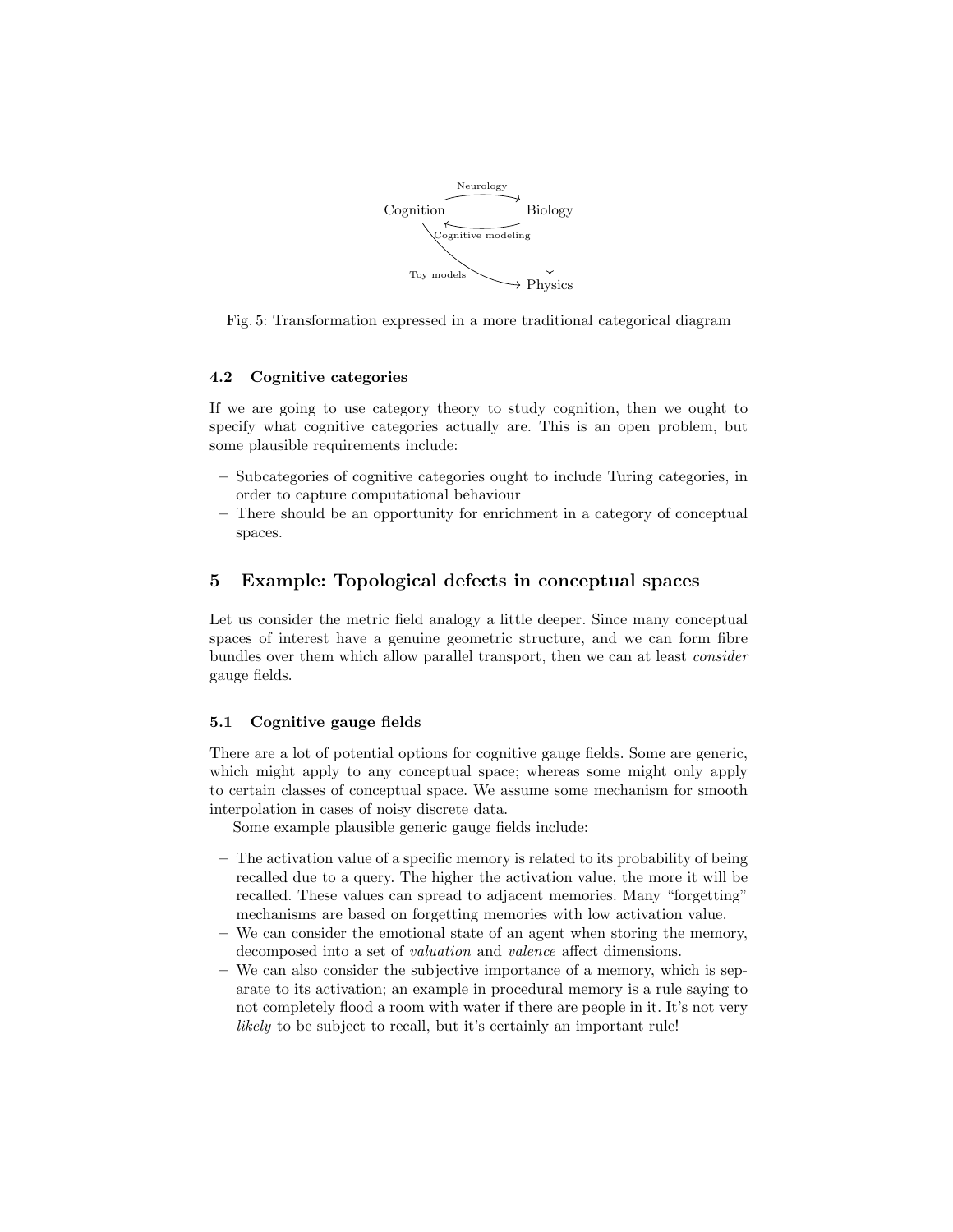Some plausible non-general gauge fields might be:

- Trustworthiness of data gathered socially.
- Difficulty of tasks and behaviours. This can evolve based on experience and better understanding of the situation.

# 5.2 Defects and their dynamics: Particles of thought

Some cognitive gauge fields will have non-trivial topology, resulting in topological defects. As the underlying conceptual spaces evolve, whether contents or the topology itself, we might observe dynamical evolution of these defects. Thus, we might (not-so-metaphorically) call these "particles of thought".

Leaving aside whether such a thing has a meaningful interpretation,  $6 \text{ we can}$  $6 \text{ we can}$ at least ask more about the nature of such things.

# 5.3 Production rules as potentials

Can we encode production rules as a something akin to a potential? If so, what actually generates those potentials?

## 5.4 Transmission of influence and cognitive gauge bosons

How is the influence of a gauge field propagated? Is it wave-like, as in classical physics, or are there 'force-carrying particles', like gauge bosons in particle physics?

# 5.5 Phase changes

Are there phase changes? That is, is there some order parameter where the particles are only manifest in a given range of parameter values? Does this relate to switching problem spaces?

## 5.6 Cognitive event horizons

Are there "cognitive event horizons", where there are boundaries from which the effects of a particle can never escape, not just effects on its surrounding particles or memories, but on behaviour too? If so, how do they form? How do they evolve? Are there mechanisms to affect the underlying topological structure of a conceptual space? Is there a "maximum resolution" to some conceptual spaces as a result, analogous to the Schwarzschild radius in general relativity?

<span id="page-11-0"></span><sup>6</sup> This almost certainly depends on the conceptual space and gauge field involved.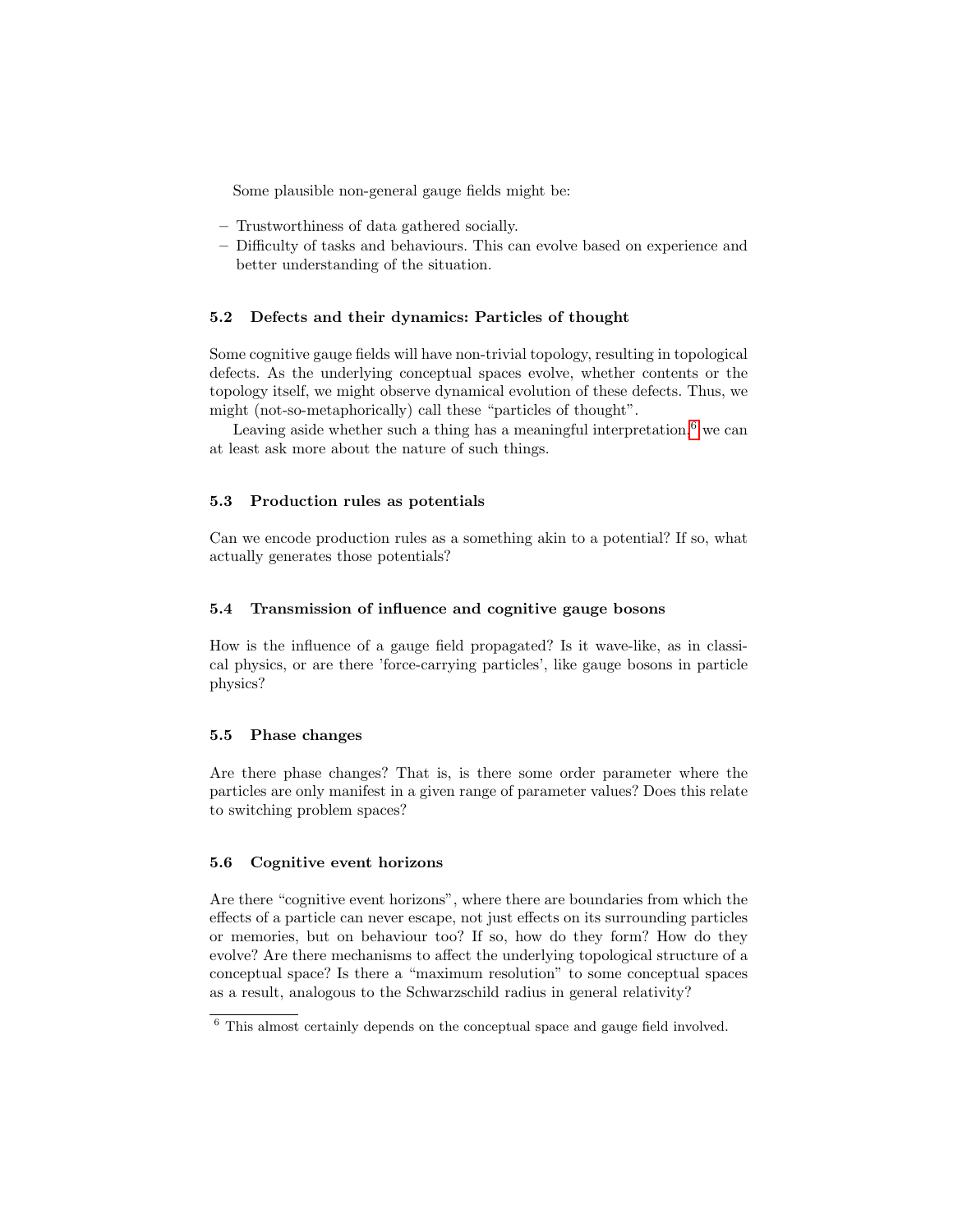# <span id="page-12-5"></span>6 Discussion

There is an important consideration to be made when talking about theoretical modelling: we must stress when we are only talking about *effective theories*; that is, theories which model the effects of cognition, but do not make any claims as to whether there is any actual causal connection with the reality of cognition. The ontological status of particles of thought certainly rests on the status of conceptual spaces, and gauge fields over them. Further, assuming they are ontologically valid, whether they actually have any causal role requires considerable further study.

# 6.1 Future research

We have a number of interesting questions prompted by our approach:

- How might we study the flow of information throughout an agent's lifetime? Can this be linked to "particles of thought"?
- How can an agent perceive the Self? Does an agent who is aware of itself encounter, for example, the Barber's paradox? How can it reason about things which are not true? What are the connections with paraconsistent logic?
- How can we more fruitfully take advantage of topological data analysis?
- How does analogy work in our approach? Does it rely on the homology structure of the relevant conceptual spaces having particular forms?
- What is a good model for various learning mechanisms; both of mental content itself, and of new conceptual spaces?
- What group structures over different conceptual spaces can we find to yield different field theories?
- Behaviour and cognition depends heavily on emotional state.[\[17\]](#page-13-16) What is the most appropriate conceptual space to represent this, and do they have any psuedoparticles?

# References

- <span id="page-12-4"></span>1. Andrews, G.: Black hole as a model of computation. Results in Physics 13, 102–188 (2019) (cit. on p. [7\)](#page-6-2). DOI: [10.1016/j.rinp.2019.102188](https://doi.org/10.1016/j.rinp.2019.102188)
- <span id="page-12-2"></span>2. Baez, J., and Muniain, J.: Gauge Fields, Knots And Gravity. World Scientific Publishing Company (1994) (cit. on p. [5\)](#page-4-1)
- <span id="page-12-0"></span>3. Bolt, J., Coecke, B., Genovese, F., Lewis, M., Marsden, D., and Piedeleu, R.: Interacting Conceptual Spaces I : Grammatical Composition of Concepts, (2017). arXiv: [1703.08314 \[cs.LO\]](https://arxiv.org/abs/1703.08314). Sept. 29, 2017 (cit. on p. [2\)](#page-1-0)
- <span id="page-12-3"></span>4. Corfield, D.: Modal Homotopy Type Theory: The Prospect of a New Logic for Philosophy. Oxford University Press, Oxford, New York (2020) (cit. on p. [7\)](#page-6-2)
- <span id="page-12-1"></span>5. Decock, L., Douven, I., and Sznajder, M.: A Geometric Principle of Indifference. Journal of Applied Logic 19, 54-70 (2016) (cit. on p. [2\)](#page-1-0). DOI: [10/f9h7ck](https://doi.org/10/f9h7ck)